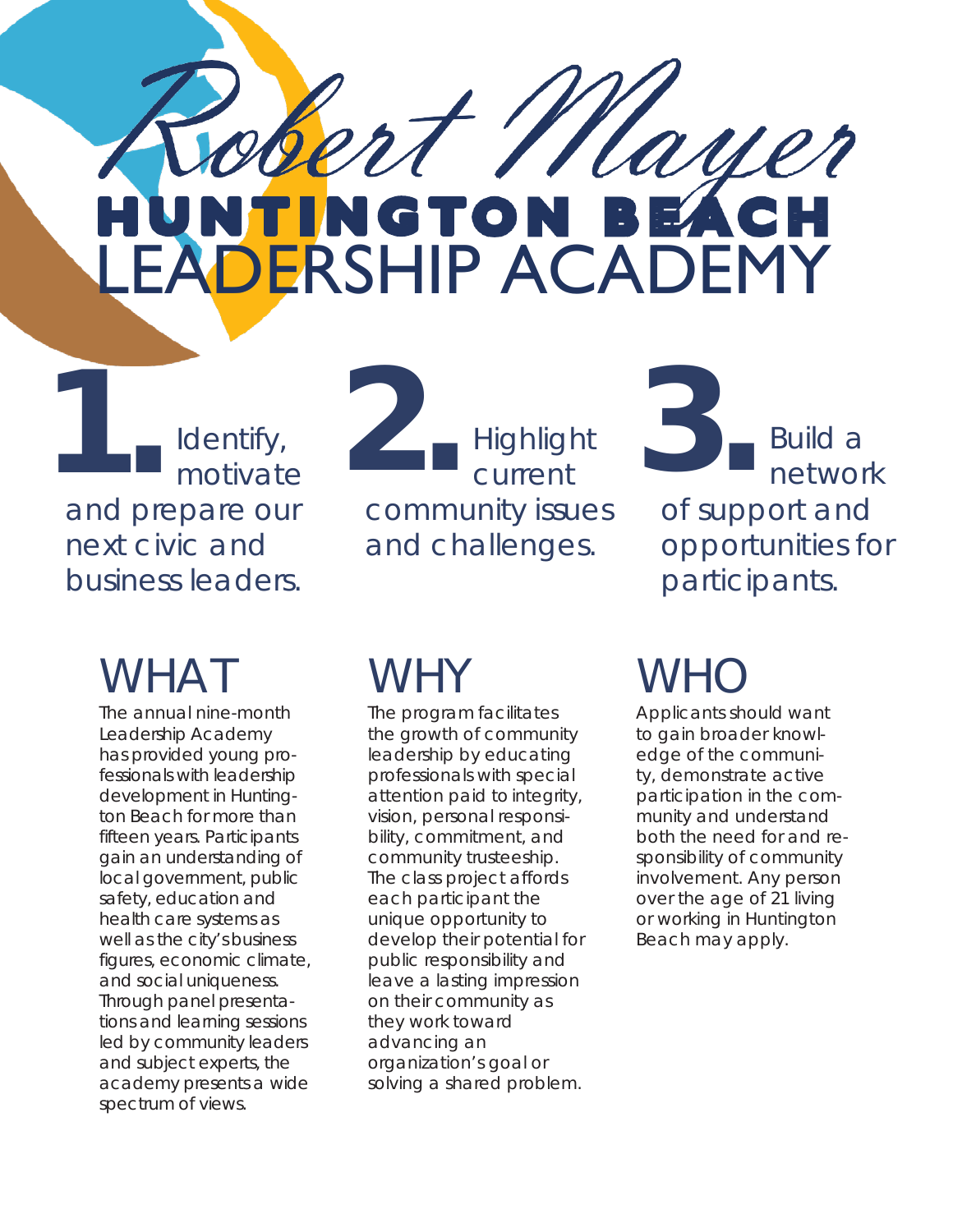

## SEP T EM BER

ORIENTATION/RETREAT

- Program Goals
- Huntington Beach Chamber of Commerce
- Class Introductions
- City of Huntington Beach Quiz
- City Scavenger Hunt
- Leadership Speaker
- Team-building initiatives
- Two-night "mandatory" retreat

## O C T O B E R

ENVIRONMENTAL SERVICES

- •Presentation/Tour Rainbow Environmental Services, a Republic Services Company
- •Presentation/Tour Bolsa Chica Conservancy & **Wetlands**

## NOVEMBER PUBLIC SAFETY & JUSTICE

- Police Department
- Marine Safety Division
- Fire Department
- City Attorney

## J A N U A R Y

**HEALTH & WELLNESS** 

- Huntington Beach **Hospital**
- Kaiser Permanente
- HB Fire Medical Program • Community Care Health
- Center
- Senior Center in Central Park
- MemorialCare Orange Coast Medical Center
- Fountain Valley Regional **Hospital**
- Hoag Memorial Hospital

## A P R I L COMMUNITY & CULTURAL

SERVICES

- Community & Media Relations
- Community Services **Department**
- HB Central Library
- Huntington Beach Art **Center**
- The Academy of Performing Arts
- HB Marketing & Visitors **Bureau**

### F E B R U A R Y CITY/COUNTY AND GOVERNMENT/INFRASTURCUTRE

- City Organization/ Structure/Budget/Charter
- Issues/Politics/Policies
- Department Head Shadowing
- Infrastructure & Public **Works**

# **ECONOMY &**

## PRIVATE SECTOR

- Economic Conference
- Economic Development
- Overview and Insight
- Private Business

## M A R C H **EDUCATION**

- School Tours Ocean View, Huntington Beach City and Huntington Beach Union
- District Superintendents Panel
- District Board Presidents Panel
- Tour Golden West **College**

#### M A Y J J U N E J U **GRADUATION & GROUP PRESENTATIONS**

- Graduation Speaker
- City Volunteer **Opportunities**
- Class Presentations
- Graduation Comments & Plaque Presentation
- Academy Facilitator
- HB Chamber Chairperson

SUBMISSION DEADLINE IS THE LAST DAY IN AUGUST AT 5 P.M.

The application can be filled out online or downloaded at [www.robertmayerleadershipacademy.com. P](http://www.robertmayerleadershipacademy.com/)lease send applications to the Huntington Beach Chamber of Commerce by mail, email. Contact: Rachel Ramirez [– rramirez@performexcel.com](mailto:rramirez@performexcel.com) or (714) 655-1323 for questions.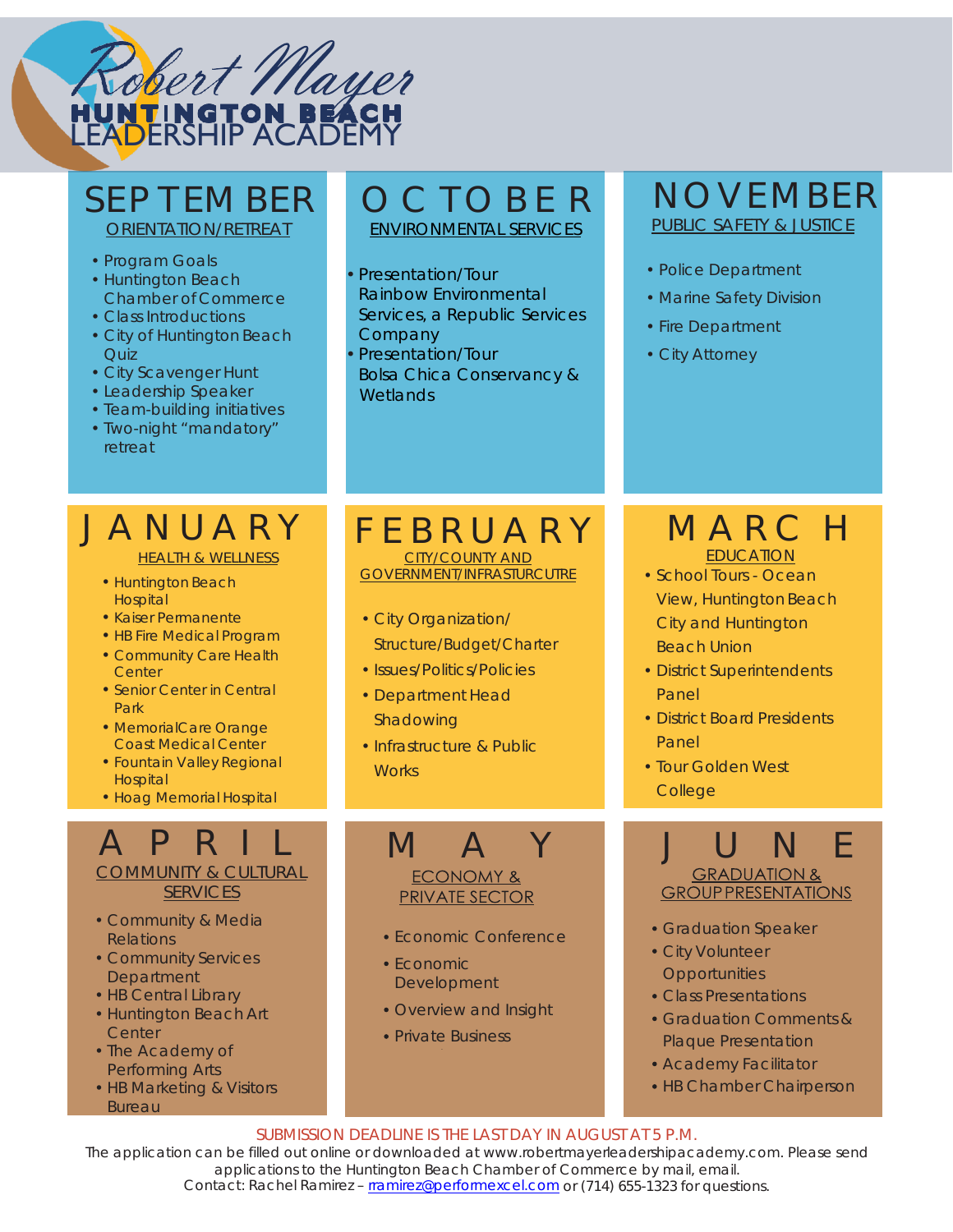# Robert Mt **HUNTINGTON BEAT**

"With fifty years of development experience, I have come to the conclusion that knowledge of one's community and how it works is essential for success. I am pleased to sponsor the Leadership Academy with the Chamber of Commerce and provide this opportunity to the future leaders of Huntington Beach. I wish them success!"



Robert L. Mayer, Chairman The Mayer Corporation

### **Sessions are held the third Wednesday of each month\* from September through June**.

All program sessions are scheduled to meet from 8 a.m. - 5 p.m., including orientation. Absences from class are discouraged, and all participants are required to comply with

absentee policy. \*With the exception of the two-night "mandatory" retreat and the Alumni Reception.

#### **Group projects are an important element of the program.**

A significant amount of time outside monthly session time is required during the last six months of the program to strategize, organize and complete community benefit activities. The results of the class project process will be shared with an audience of

friends, alumni and invited guests on the evening of graduation.

#### **Tuition is \$1,250 with 50% deposit due before retreat in September.**

This amount represents only a portion of the costs required to produce the principled leadership program. Applicants are responsible for the tuition regardless of whether an employer or organization expressed intent to cover this expense.

**Accepted candidates will also have an opportunity to apply for a partial tuition discount.** The discounts are typically designated for candidates from non-profits, small businesses and individuals applying on their own.



"The Robert Mayer Leadership Academy has graduated more than 300 professionals from the Huntington Beach area since its inaugural class. By going through the Academy, not only do you have the opportunity to create your own network of community leaders, but you can also tap into the resources from the past Academy alumni. The Robert Mayer Leadership Academy has proven to be an invaluable tool in developing leadership skills necessary in today's ever-changing business world. Your investment in the program will make another successful year of community growth in leadership."

Barbara Mason, Chamber Immediate-Past Chairperson *The Boeing Company*